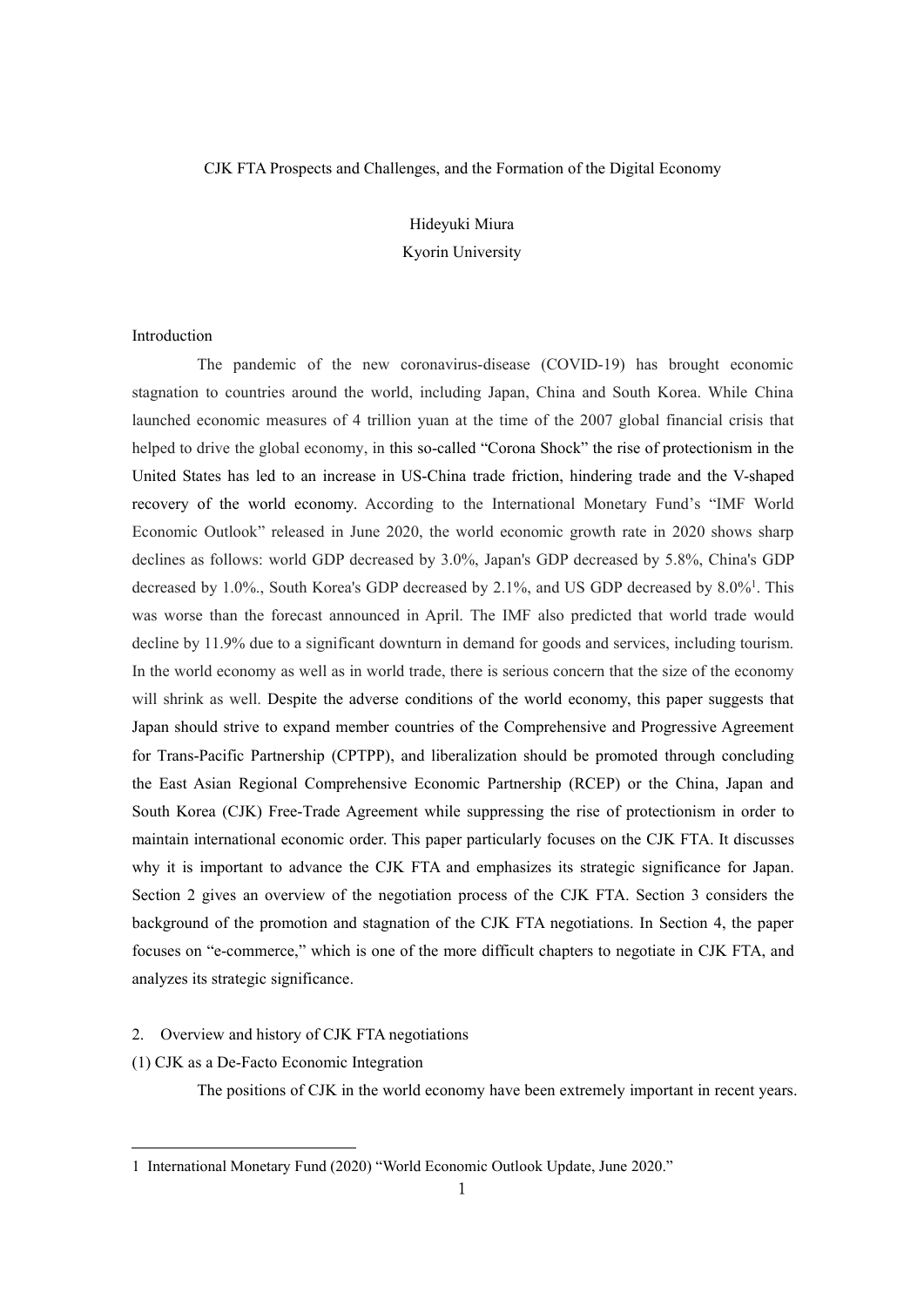In 2019, CJK dominated 24% of world GDP, accounting for about a quarter of the world economy [2](#page-1-0) . The CJK market is well above the EU's 17% and close to the US-led NAFTA (USMCA) at26%. In addition, the CJK countries played an important role in the formation and development of the production network in East Asia, and trade among the three countries is booming.

For example, looking at the Ministry of Finance trade statistics for 2019, in terms of exports China is the second-largest trading partner to Japan (19.1%), almost on par with the United States (19.8%), and South Korea is the third-largest export partner  $(6.6%)$  to Japan<sup>[3](#page-1-1)</sup>. On the other hand, in terms of imports, China is the biggest importer of Japanese goods (23.5%) which is far above the United States (11.0%), the second largest. South Korea is ranked fourth (4.1%). Therefore, China and South Korea have become important trading partners to Japan due to the long-established supply chain centered on industrial products between CJK. This trend is occurring not only in Japan but also in China and South Korea. Therefore, it can be considered that Northeast Asia, centered on Japan, China, and South Korea, has achieved de-facto or market-oriented regional integration [4](#page-1-2) . Since 2000, in order to further promote these conditions, each CJK country has come to advocate free-trade agreements based on institution-oriented regional integration through such a means as bilateral or CJK FTAs.

## (2) CJK as a De-Jure Economic Integration

# ① Birth of the CJK Trilateral Summit Meeting

Prior to the economic cooperation of the trilateral framework of CJK, the Asian financial crisis led to the formation of the framework of ASEAN+3 (Japan, China, and South Korea) and the momentum of regional cooperation increased in East Asia [5](#page-1-3) . The formation of ASEAN+3 was supported by the active involvement of CJK, especially Japan and China<sup>[6](#page-1-4)</sup>. This momentum was further promoted by regional economic integration through FTAs such as ASEAN + 1 FTA<sup>[7](#page-1-5)</sup> and RCEP (Regional Comprehensive Economic Partnership) which combined the East Asian Free Trade Agreement (EAFTA) and the East Asian Comprehensive Economic Partnership Agreement (CEPEA). This resulted in the creation of the regional concept of East Asia.

<span id="page-1-0"></span><sup>2</sup> Author's calculations using the World Development Indicators of World Bank.

<span id="page-1-1"></span><sup>3</sup> See Ministry of Finance of Japan, Trade Statistics Database 2019.

<span id="page-1-2"></span><sup>4</sup> Shujiro Urata and Hideyuki Miura (2012) 'Trade and Investment in East Asia Region' Shujiro Urata and Kyosuke Kurita "Asian Regional Economic Integration" Keisoshobo, p.24.

<span id="page-1-3"></span><sup>5</sup> In July 1994, an informal foreign ministerial meeting between ASEAN and CJK was held in Bangkok, and the ASEAN explained the concept of East Asia Economic Caucus (EAEC) to the three countries. In response to this, China expressed certain support, but due to strong opposition from the United States, Japan and South Korea could not support it. In March 1995, ASEAN once again called an informal economic ministerial meeting in Thailand, calling for the participation of the three CJK countries. China indicated its willingness to participate, but Japan replied that it would not be able to attend the meeting if the EAEC issue was on the agenda, and eventually the meeting was not held.

<span id="page-1-4"></span><sup>6</sup> Takashi Terada (2013) "Constructing and East Asian Concept and Growing Regional Identity From EAEC to ASEAN," Pacific Review, 12 (2), pp.251-277.

<span id="page-1-5"></span><sup>7</sup> Each CJK country has bilateralFTA with ASEAN countries and ASEAN as a whole.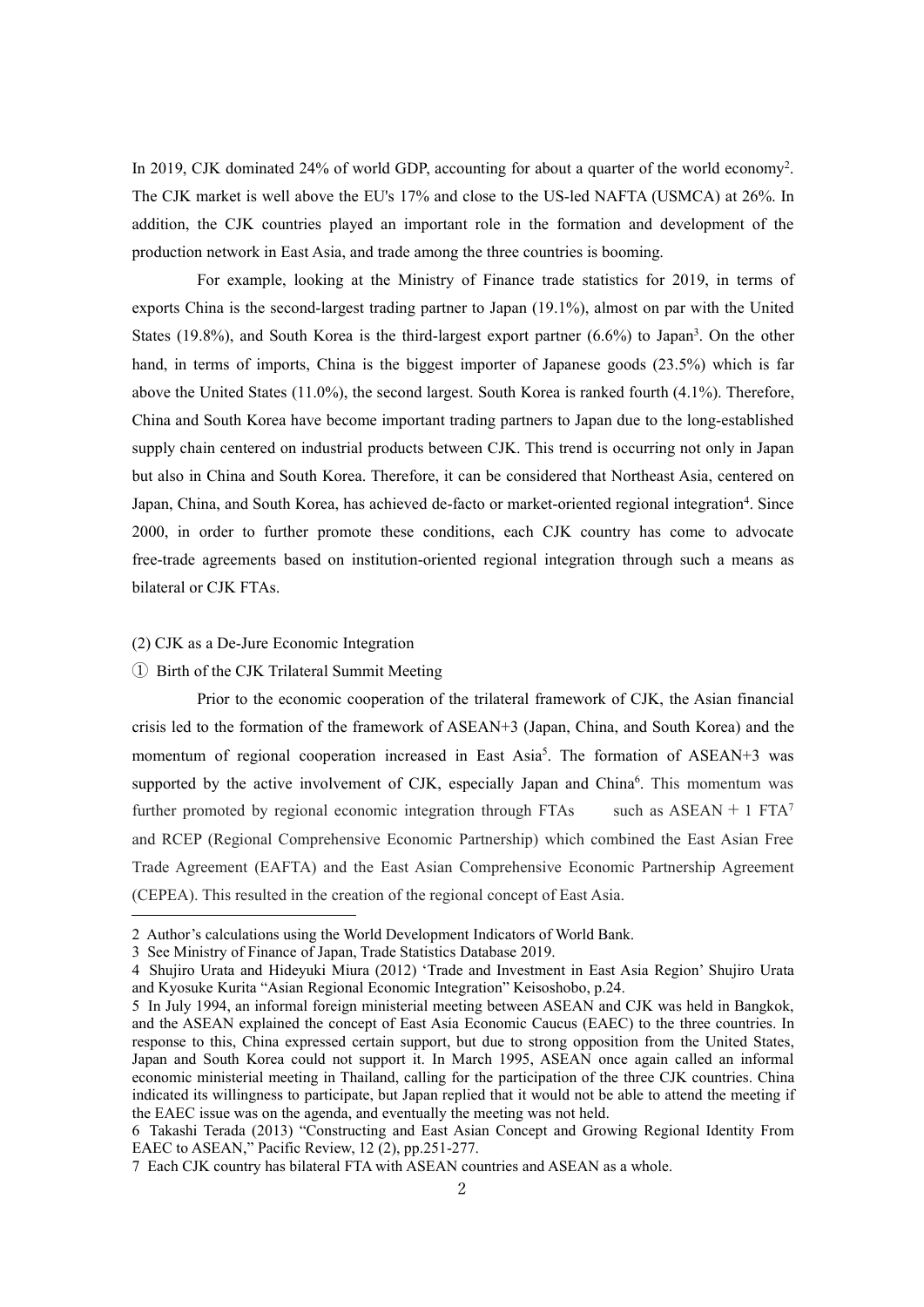At the time of the ASEAN+3 Summit Meeting held in Manila in November 1999, Prime Minister Keizo Obuchi proposed the first trilateral dialogue between Chinese Prime Minister Zhu Rongji and South Korean President Kim Dae-Jung. It took place in the form of a breakfast meeting. The Ministry of Foreign Affairs of Japan viewed the breakfast meeting as an important first step in promoting future dialogue in CJK, and further regional cooperation in Northeast Asia [8](#page-2-0) . Prime Minister Zhu Rongji evaluated the trilateral breakfast meeting, saying, "I highly appreciate the achievement of the summit meeting of the three countries with Prime Minister Obuchi's proposal<sup>[9](#page-2-1)</sup>."  $,''$ and President Kim Dae Jung said, "I would like to congratulate the Prime Minister for his good ideas [10](#page-2-2) ." As Wendt pointed out, the summit was considered to be beneficial in forming a common identity among states and taking collective action towards cooperation<sup>[11](#page-2-3)</sup>. .

At the summit meeting, President Kim Dae Jung proposed, and it was agreed, that each country's research institutes would conduct joint research on economic cooperation between CJK<sup>[12](#page-2-4)</sup>. . In response to this agreement, the Research and Development Organization of Japan (NIRA), the Development Research Center of the State Council of China (DRC), and the Institute for International Economic Policy of Korea (KIEP) were selected as research institutes and held their first meeting on economic cooperation between CJK in Beijing in November 2000. Through the joint research, trade and FDI in the region were analyzed and policy recommendations were submitted to the CJK summit meeting in Brunei in 2001 and Phnom Penh in 2002<sup>[13](#page-2-5)</sup>. In addition, at the time of the CJK Summit Meeting held in 2001, China proposed holding the CJK Economic and Trade Ministers' Meeting in order to strengthen economic cooperation [14](#page-2-6) . With the support of Japan and South Korea, the first CJK Economic and Trade Ministers' Meeting washeld in Brunei in

<span id="page-2-0"></span><sup>8</sup> MOFA (1999) "Prime Minister Obuchi's ASEAN+3 Summit Meeting" (Outline and Evaluation)," November 28,1999.

<span id="page-2-1"></span><sup>9</sup> At the ASEAN+3 Summit held in Hanoi, Vietnam in December 1998, Prime Minister Obuchi proposed to meet with the leaders of the three countries. While President Kim Dae Jung of South Korea support the idea of Obuchi, China refused it. ("*Asahi Shinbun*" December 17,1998). At the 1999 ASEAN+3 Summit, China's administrative-level also answered that it would be "difficult", but a few days before the summit, China responded with an "accept" ("*Asahi Shimbun*" November 30, 1999). At that time, China was reluctant to meet with Japanese leaders, because tensions between Japan and China have increased due to laws related to Japan-US defense cooperation (the guidelines). (Lee Jong Won (2019) 'Kim Dae Jung's Initiative for the East Asian Community and Korea–Japan–China Trilateral Cooperation' "Journal of Asia-Pacific" No.36. p.36.)

<span id="page-2-2"></span><sup>10</sup> "*Asahi Shinbun*" November 30, 1998.

<span id="page-2-3"></span><sup>11</sup> Alexander Wendt (1994) "Collective Identity Formation and the International States," American Political Science Review, 88 (2), p. 391.

<span id="page-2-4"></span><sup>12</sup> The Research and Development Organization of Japan (2002) "second meeting on economic cooperation between CJK" November 5, 2002.

<span id="page-2-5"></span><sup>13</sup> The Research and Development Organization of Japan, the Development Research Center of the State Council of China and the Institute for International Economic Policy of Korea (2003)"Joint research report and policy recommendations on economic cooperation between China, Japan and South Korea" March, 2003.

<span id="page-2-6"></span><sup>14</sup> METI Web [https://www.meti.go.jp/policy/trade\\_policy/east\\_asia/activity/ncs.html](https://www.meti.go.jp/policy/trade_policy/east_asia/activity/ncs.html), (22 August, 2020 Accessed)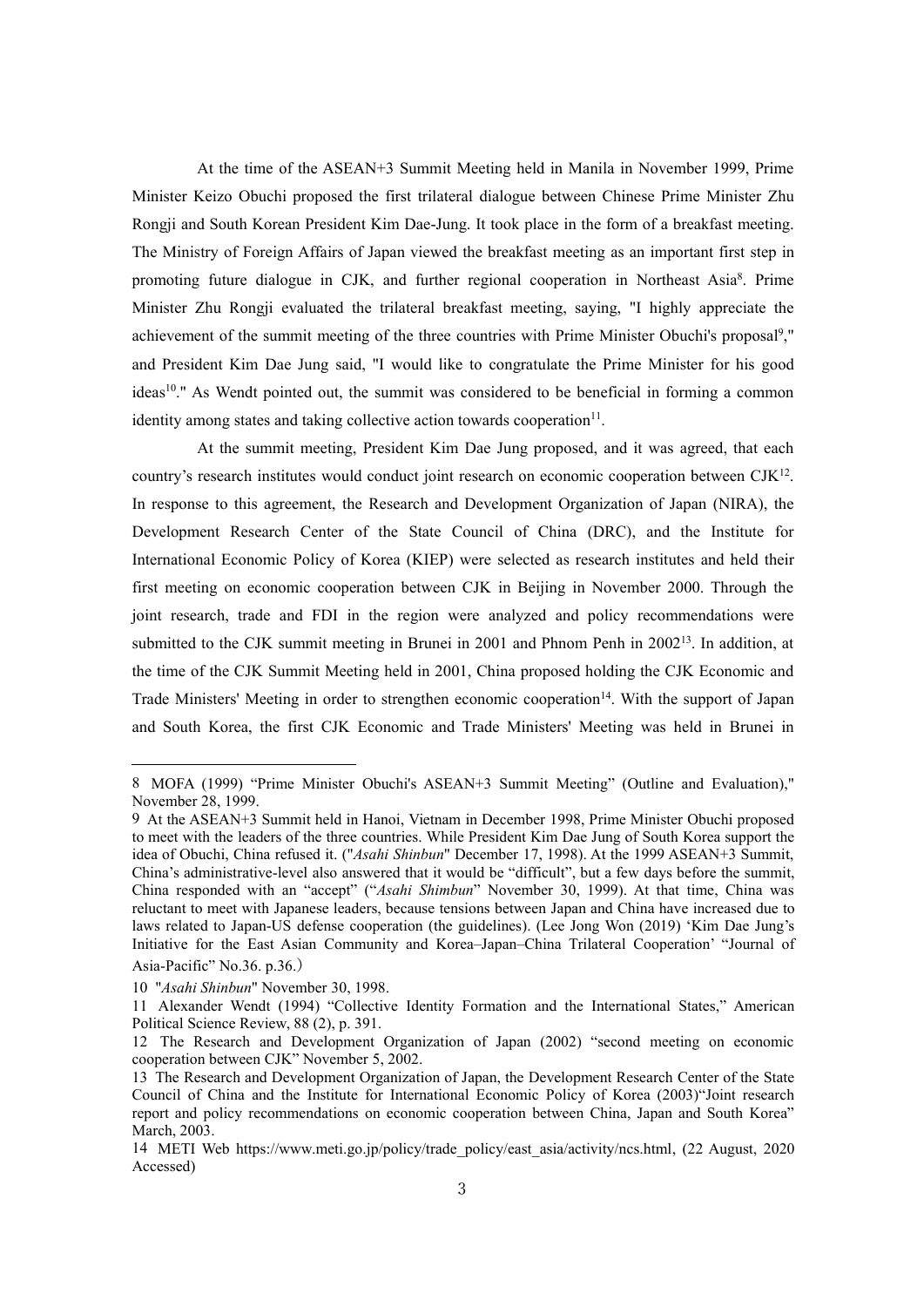September 2002 to discuss trade, investment and cooperation between the three countries. Following the successful completion of the first phase of joint research in 2002, the joint research proposed to the leaders of the CJK countries was to start a new phase in 2003 with a research theme of "long-term economic vision and medium-term direction of policy" looking for feasible economic impact of the FTA between CJK<sup>[15](#page-3-0)</sup>. .

#### ② Trilateral Joint Research Project on the CJK FTA

In October 2003, Prime Minister Junichiro Koizumi, Prime Minister Wen Jiabao, and President Roh Moo-hyun held a CJK summit meeting and signed Joint Declarations which included close economic partnership with the aim of concluding a CJK FTA[16](#page-3-1) . This was the first joint declaration by the leaders of CJK. Issue of the joint declaration was proposed by China. China launched a new executive branch of the central government in China in March 2003, and the aim of China was to promote strengthening foreign relations with neighboring countries [17](#page-3-2) .

At the summit meeting, a research report was presented by the Trilateral Joint Research Project on the CJK FTA in which the feasibility of a CJK FTA was analyzed for the first time<sup>[18](#page-3-3)</sup>. The report showed the results of an economic impactanalysis of the CJK FTA using the Computable General Equilibrium (GCG) model. It analyzed that a CJK FTA would boost Japan's GDP by 0.1-0.5%, China's GDP by 1.1-2.9%, and South Korea's GDP by 2.5-3.1%. The report also included the results of a survey of the attitudes of each country's corporate leaders regarding the establishment of a CJK FTA, and showed strong support for a CJK FTA; 85.3% of Chinese, 78.7% of Japanese, and 70.9% of South Korean companies supported the idea. The main reasons that the business sectors agreed with the CJK FTA were common among the three countries, such as "expansion of markets which increases sales of their own products," "reducing barriers to trade and direct investment," and "reducing import costs for raw materials and products."

At the CJK summit meeting held in Vientiane, Laos in November 2004, the "Action Strategy on Trilateral Cooperation" was announced, which included the upgrading of talks from the private sector to the government level in view of the CJK investment treaty<sup>[19](#page-3-4)</sup>. With regard to the investment treaty, while Japan and South Korea took a positive stance, China hesitated starting

<span id="page-3-0"></span><sup>15</sup> The Research and Development Organization of Japan (2003)"Joint research report and policy recommendations on economic cooperation between China, Japan and South Korea" October,2003. 16 MOFA (2003) "Joint Declaration on the Promotion of Tripartite Cooperation among the People's

<span id="page-3-1"></span>Republic of China, Japan and the Republic of Korea" October 7, 2003.

<span id="page-3-2"></span><sup>17</sup> "*Nikkei Shinbun*" October 7, 2003.

<span id="page-3-3"></span><sup>18</sup> The Research and Development Organization of Japan, the Development Research Center of the State Council of China and the Institute for International Economic Policy of Korea (2003) "Joint research report and policy recommendations on economic cooperation between China, Japan and South Korea" October, 2003.

<span id="page-3-4"></span><sup>19</sup> MOFA (2004) "The Action Strategy on Trilateral Cooperation among the People's Republic of China, Japan and the Republic of Korea" November 27, 2004.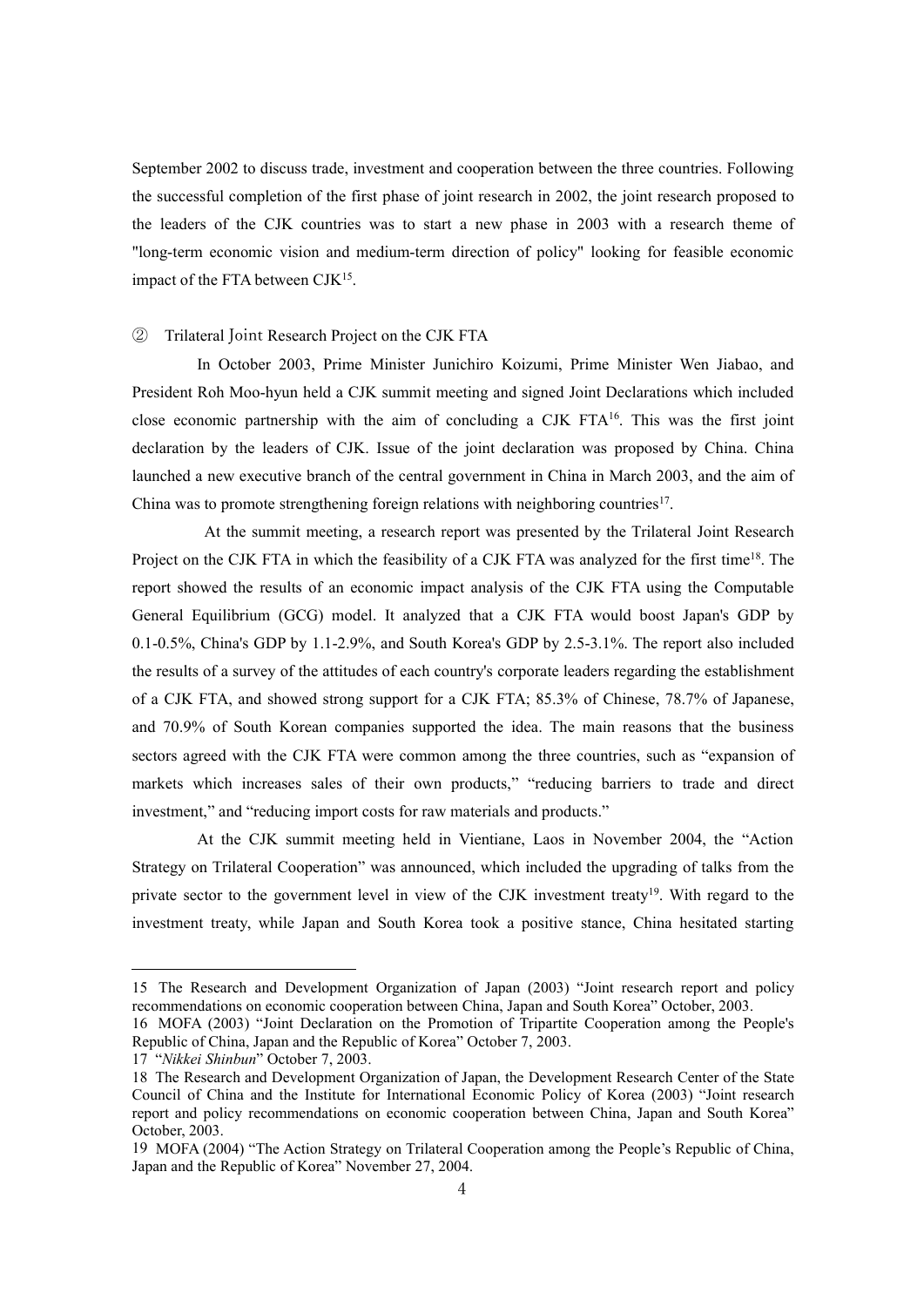negotiation on the investment treaty, considering such issues as intellectual property measures<sup>[20](#page-4-0)</sup>. . While CJK had difficulties in terms of political relations, they had still fostered a stable relationship in terms of economic relations; however, the condition changed drastically in 2005. When Prime Minister Koizumi took office in 2001, his visitto Yasukuni Shrine, which honors Japanese some consider to be war criminals, caused relations with China and South Korea to deteriorate, and the summit between Japan and China was unilaterally rejected by China. Moreover, the visit triggered thousands of anti-Japan demonstrators to protest in Chengdu, Beijing, and Shanghai. The protests were described as the biggestanti-Japanese protests in China since diplomatic relations between the countries were normalized in 1972. The situation with Korea was no better, as tensions flared up involving the disputed island of Takeshima. In March 2005, the Shimane Prefectural Assembly passed an ordinance defining "Takeshima Day," and in response to this, the Korean government lifted the ban on tourists entering Takeshima. Theses dispute with China and Korea could have left Japan isolated in North East Asia; and no CJK summit meetings were held from 2005 to 2006.

However, in 2006, Prime Minister Shinzo Abe made a visit to China soon after he took the prime ministership<sup>[21](#page-4-1)</sup>. This was the first visit from a leader of Japan in five years. In December 2006, at the CJK Economic and Trade Ministers' Meeting held in Cebu, Philippines, the three economic and trade ministers agreed to formally negotiate an investment treaty agreement. At the meeting, while China proposed starting the negotiation of a CJK FTA, Japan hesitated, considering the domestic politics related to agriculture. Moreover, Japan emphasized the significance of rules such as protection of intellectual property measures and claimed that an investment treaty should be set ahead of CJK FTA negotiations. Prime Minister Wen Jiabao visited Japan in April 2007 and President Hu Jintao visited Japan in May 2008, confirming the direction of "strategic mutual benefit" in the 2008 joint statement<sup>[22](#page-4-2)</sup>. .

In addition, South Korean President Lee Myung-bak also visited Japan in April 2008, and at a summit meeting with Prime Minister Yasuo Fukuda, Japan and South Korea agreed to expand into a more mature partnership and open up the "Japan-Korea New Era" by recognizing their history, having a vision for the future, and contributing to the international community together<sup>[23](#page-4-3)</sup>. Amid the improvement of CJK relations, at the CJK summit meeting held at the ASEAN+3 Summit in Singapore in November 2007, the three countries agreed that the future Trilateral Summit would take place outside the framework of ASEAN-related meetings, holding one summit each in Japan, China, and South Korea respectively<sup>[24](#page-4-4)</sup>. In December 2008, a stand-alone type CJK Summit was held for the

<span id="page-4-0"></span><sup>20</sup> "*Nikkei Shinbun*" November 29,2004.

<span id="page-4-1"></span><sup>21</sup> "*Nikkei Shinbun*" December 9, 2006.

<span id="page-4-2"></span><sup>22</sup> MOFA (2008) "Joint Statement between the Government of Japan and the Government of the People's Republic of China on Comprehensive Promotion of a "Mutually Beneficial Relationship Based on Common Strategic Interests" May 7, 2008.

<span id="page-4-3"></span><sup>23</sup> MOFA (2008) "Japan-Korea joint press announcement" April 21, 2008.

<span id="page-4-4"></span><sup>24</sup> MOFA (2007) "Japan-Korea-China Summit" November 20, 2007.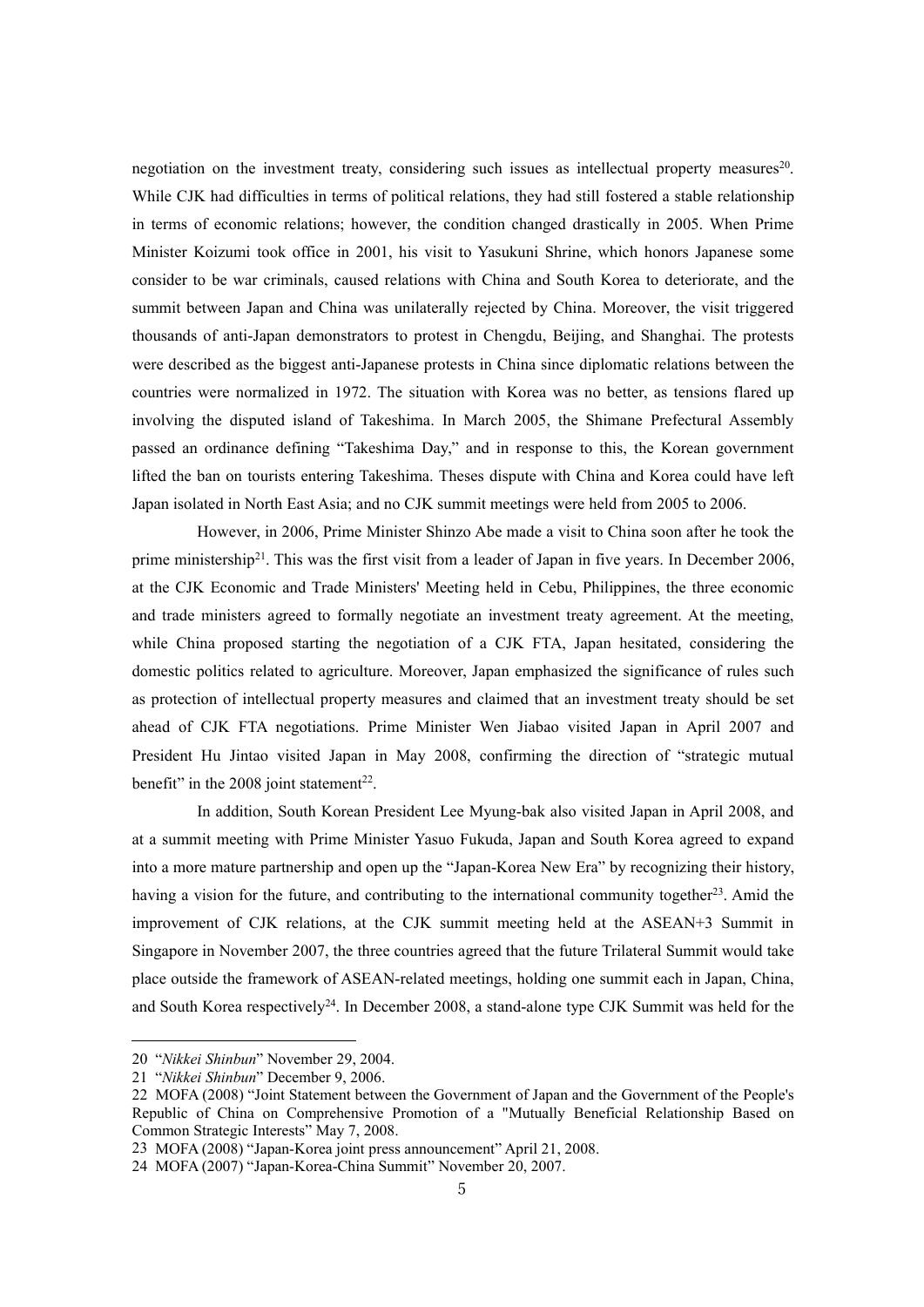first time in Dazaifu, Fukuoka Prefecture, Japan, which was different from conventional summits that had been held on the sidelines of other international conferences such as  $ASEAN+3^{25}$  $ASEAN+3^{25}$  $ASEAN+3^{25}$ . .

In October 2009, the Trilateral Joint Research Project on the CJK FTA published its final report. More than six years had passed since the research started in 2003. In the report, in light of the global financial crisis of the previous year, it was emphasized that the establishment of an optimal production network in East Asia would be possible only after liberalization of trade and investment between CJK. At the same time, the policy recommendation included the proposal that the Trilateral Joint Research Project on the CJK FTA be upgraded to a governmental level. In response to these recommendations, the leaders of the three countries reached a consensus during the second CJK Summit in Beijing, China in October 2009, to have a Joint Study Committee for a CJK FTA among government officials, business and academic participants [26](#page-5-1) . In addition, at the same meeting, it was agreed they would establish the Trilateral Cooperation Secretariats proposed by President Lee Myung-bak.

### (2) CJK FTA Joint Study

In May 2010, the first meeting of the Joint Study Committee for a CJK FTA consisting of members of government officials, business and academia was held in Seoul, South Korea [27](#page-5-2) . The deputy ministers from each country attended, and it was confirmed that the work to explore the feasibility of a CJK FTA should be completed by 2012. At the CJK summit meeting held the same month, the leaders of the three countries showed their desire to deepen the CJK FTA. Sharing the recognition that the role of CJK would play an increasingly important role in Asia's driving of the world economy after the global financial crisis, the leaders adopted "Cooperation Vision 2020" to develop relations among the three countries over the next 10 years [28](#page-5-3) . While China's Minister of Commerce Chen Deming had a positive attitude that the CJK FTA would contribute to the expansion of domestic demand in Asia, Kim Jong-hoon, the trade minister of South Korea, was cautious about starting negotiations<sup>[29](#page-5-4)</sup>. As a result, though the three countries recognized the significance of CJK FTA, they did not share common views toward CJK FTA. In the end, the Joint Study Committee for a CJK FTA met seven times in total, and the reportwas submitted in December 2011, earlier than the

<span id="page-5-0"></span><sup>25</sup> In Japanese Foreign Ministry's terminology, from November 1999 to November 2007, the eight meetings held as an extension of the ASEAN-related meetings were the "Japan-China-Korea Summit Meeting", and the independent meetings after December 2008 were "Japan-China-Korea Summit". When it is "held at the time of another international conference" such as ASEAN+3 related conferences, it is distinguished as "Japan-China-Korea Summit Meeting", and as an institution that has been institutionalized as a single conference, "Japan-China-Korea Summit".

<span id="page-5-1"></span><sup>26</sup> MOFA (2009) "Joint Statement on the Tenth Anniversary of Trilateral Cooperation among the People's Republic of China, Japan and the Republic of Korea" October 10, 2009.

<span id="page-5-2"></span><sup>27</sup> "*Nikkei Shinbun*" May 6, 2010.

<span id="page-5-3"></span><sup>28</sup> MOFA (2010) "Japan-China-ROK Trilateral Summit Trilateral Cooperation VISION 2020" May 30, 2010.

<span id="page-5-4"></span><sup>29</sup> "*Nikkei Shinbun*" June 6, 2010.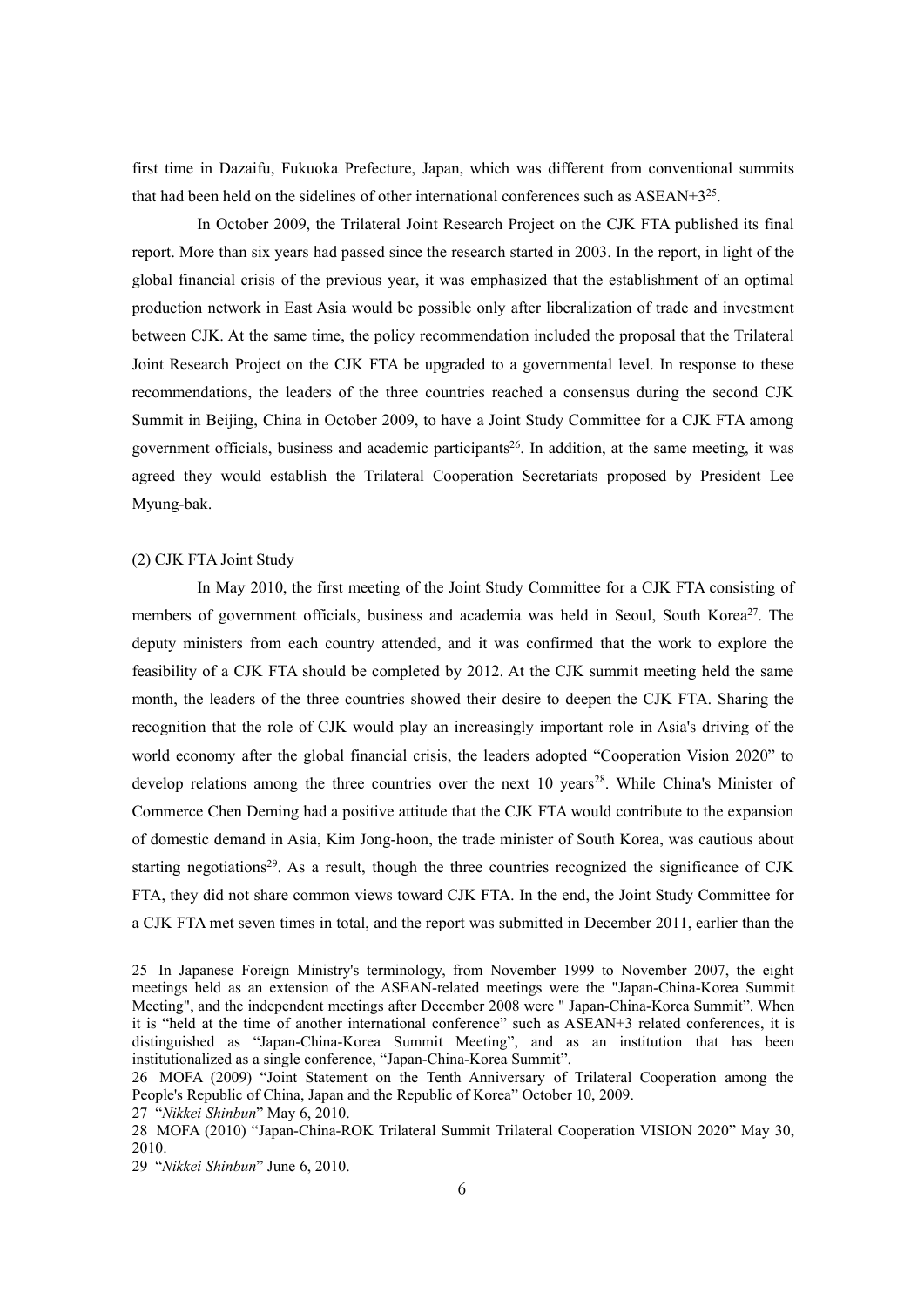initial deadline<sup>[30](#page-6-0)</sup>. The report noted the following things that the FTA should consider: (1) comprehensiveness and high standards, (2) harmonization with World Trade Organization (WTO) rules, (3) equilibrium of profits, and (4) sensitivity to the impact on domestic industry<sup>[31](#page-6-1)</sup>. .

# (4) Before the Negotiations Started

2011 was a year in which the movement of world mega FTAs began to accelerate rapidly. This was triggered by the announcement of Japan's intent to participate in the Trans Pacific Partnership Agreement (TPP) negotiations at the APEC Summit held in Honolulu in November 2011 [32](#page-6-2) . After Japan expressed its interest in participating in the TPP, Canada and Mexico also announced their participation in the TPP negotiations, and ASEAN confirmed its policy to establish a working group on Regional Comprehensive Economic Partnership (RCEP) at the ASEAN Summit in the same month. The EU also agreed to start negotiations on a Japan-EU Economic Partnership Agreement (EPA)<sup>[33](#page-6-3)</sup>. .

The CJK Investment Agreement was signed at the Fifth CJK Summit held in Beijing on May 12, 2012. The summit also included a statement in the joint declaration that it would make preparations to start the CJK FTA negotiations within the year<sup>[34](#page-6-4)</sup>. On May 2, just before the summit, China and South Korea agreed to start negotiations on a China-Korea FTA. This implied that Japan could be at a disadvantage in negotiations at the CJK FTA. While the start of the CJK FTA negotiations was actively promoted by Prime Minister Wen Jiabao in China, South Korean President Lee Myung-bak, on the other hand, claimed that the China-Korea FTA should be prioritized. President Lee was reluctant to start CJK FTA negotiations<sup>[35](#page-6-5)</sup>. .

Though the CJK's diplomatic relations had improved, Japan-Korea relations deteriorated due to President Lee Myung Bak's visit to Takeshima on August 10,2012. Moreover, anti-Japanese protests frequently occurred in China, triggered by the acquisition of the Senkaku Islands by the Japanese government. A spokesman for the Chinese Ministry of Commerce argued that the Japanese government's actions would adversely affect the CJK FTA[36](#page-6-6) . There were growing concerns that the conflicts over the Senkaku Islands and Takeshima would affect the start of the CJK FTA negotiations; however, the three countries reached the common recognition that economic issues should be

<span id="page-6-0"></span><sup>30</sup> MOFA (2011) "Joint Study Report for an FTA among China, Japan and Korea" December 16,2011.

<span id="page-6-1"></span><sup>31</sup> "*Nikkei Shinbun*" December 16,2011.

<span id="page-6-2"></span><sup>32</sup> Hideyuki Miura (2012) "The Domestic Policy-Making Process under the Democratic Party of Japan government: Japan's Participation in the Trans-Pacific Partnership Agreement" Journal of Asia-Pacific Studies, No. 18.

<span id="page-6-3"></span><sup>33</sup> Hideyuki Miura (2020) "The Political Economy of Agricultural Trade Negotiation" Keisoshobo.

<span id="page-6-4"></span><sup>34</sup> MOFA (2012) "The Fifth Trilateral Summit Meeting among The People's Republic of China, the Republic of Korea and Japan Joint Declaration on the Enhancement of Trilateral Comprehensive Cooperative Partnership" May 13, 2012.

<span id="page-6-5"></span><sup>35</sup> Akihiko Tamura(2012)"Japan-China-Korea FTA" JC Economic Journal,July 2012, Japan-China Economic Association.

<span id="page-6-6"></span><sup>36</sup> "*Nikkei Shinbun*" September 19, 2012.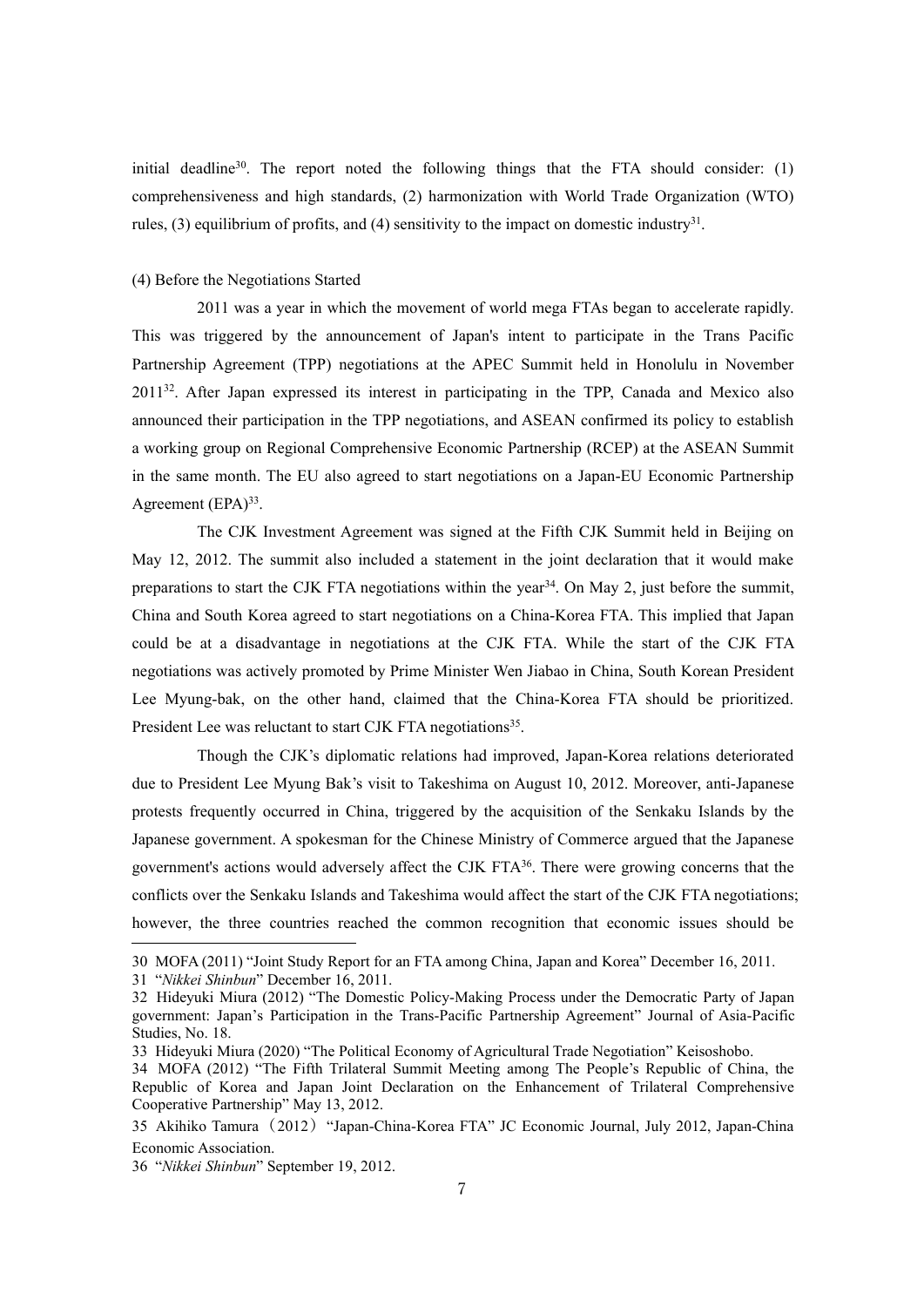proceed separately from territorial disputes<sup>[37](#page-7-0)</sup>. .

As mentioned above, the Korean FTA had been reluctant about a CJK FTA at first, with the China-Korea FTA being its top priority. However, when the Park administration took office after the 2012 South Korean presidential election, President Park took initiatives advancing the CJK FTA, which took into account the fact of Japan's participation in TPP negotiations<sup>[38](#page-7-1)</sup>. For its part, China was concerned that they would be removed from the framework of the US-led free trade agreement covering the Asia-Pacific region. As a result, though the conflict over the Senkaku Islands had intensified, China eagerly led the discussions on the start of CJK FTA negotiations. At the East Asia Summit held in Phnom Penh, Cambodia on November 20, 2012, due to the deterioration of diplomatic relations, the regular CJK summit meeting was not held. Instead, the start of CJK FTA negotiations was declared by the CJK Economic and Trade Ministers<sup>[39](#page-7-2)</sup>. .

# (5) As Negotiations Continued

In response to the declaration of the start of talks, the first CJK FTA meeting was held in Seoul in March 2013 to discuss the issues and modalities of the negotiations. The CJK FTA was positioned as the foundation of RCEP and the three countries aimed to conclude an agreement during 2014. Regarding the negotiation approach, working groups were set up in 10 fields such as trade and investment<sup>[40](#page-7-3)</sup>. Intellectual property measures, which Japan stressed the importance of, were to be discussed at a Meeting of Experts Group under the Working Group. Though Japan had proposed that intellectual property measures be discussed at the Working Group level, China was reluctant and expressed its disapproval<sup>[41](#page-7-4)</sup>. At the Fifth CJK FTA negotiation meeting, it was decided that a new working group would be established to discuss the three issues of e-commerce, the environment, and cooperation and capacity building [42](#page-7-5) .

Yet as talks continued, the relationship between Japan, China, and South Korea worsened after Prime Minister Abe's visit to Yasukuni Shrine on December 26, 2013, and the summit-level talks were put on hold in May 2012. Negotiations continued, although exchanges between leaders stopped. Two weeks before the sixth round of negotiations held in November 2014, the bilateral FTA between China and Korea was virtually concluded. In response to this, China and Korea proposed a

<span id="page-7-0"></span><sup>37</sup> "*Nikkei Shinbun*" September 19, 2012. Kenji Goshima, Deputy Minister for Economic Affairs, Ministry of Foreign Affairs, said, "we will make preparations so that practical matters do not become a bottleneck." He also emphasized the idea of separating FTA negotiations and political issues separately. .

<span id="page-7-1"></span><sup>38</sup> "*Nikkei Shinbun*" March 16, 2013.

<span id="page-7-2"></span><sup>39</sup> MOFA (2012) Press Release on the Launch of the FTA Negotiations among China, Japan and Korea" November 20,2012.

<span id="page-7-3"></span><sup>40</sup> Established working groups (10 fields: trade, investment, services, trade rules, customs cooperation, competition policy, rules of origin, general rules such as dispute resolution, Sanitary and Phytosanitary Measures, technical barriers to trade), expert meetings (2 fields: intellectual property, e-commerce) 41 "*Nikkei Shinbun*" March 28, 2013.

<span id="page-7-5"></span><span id="page-7-4"></span><sup>42</sup> "*Nikkei Shinbun*" September 5, 2014.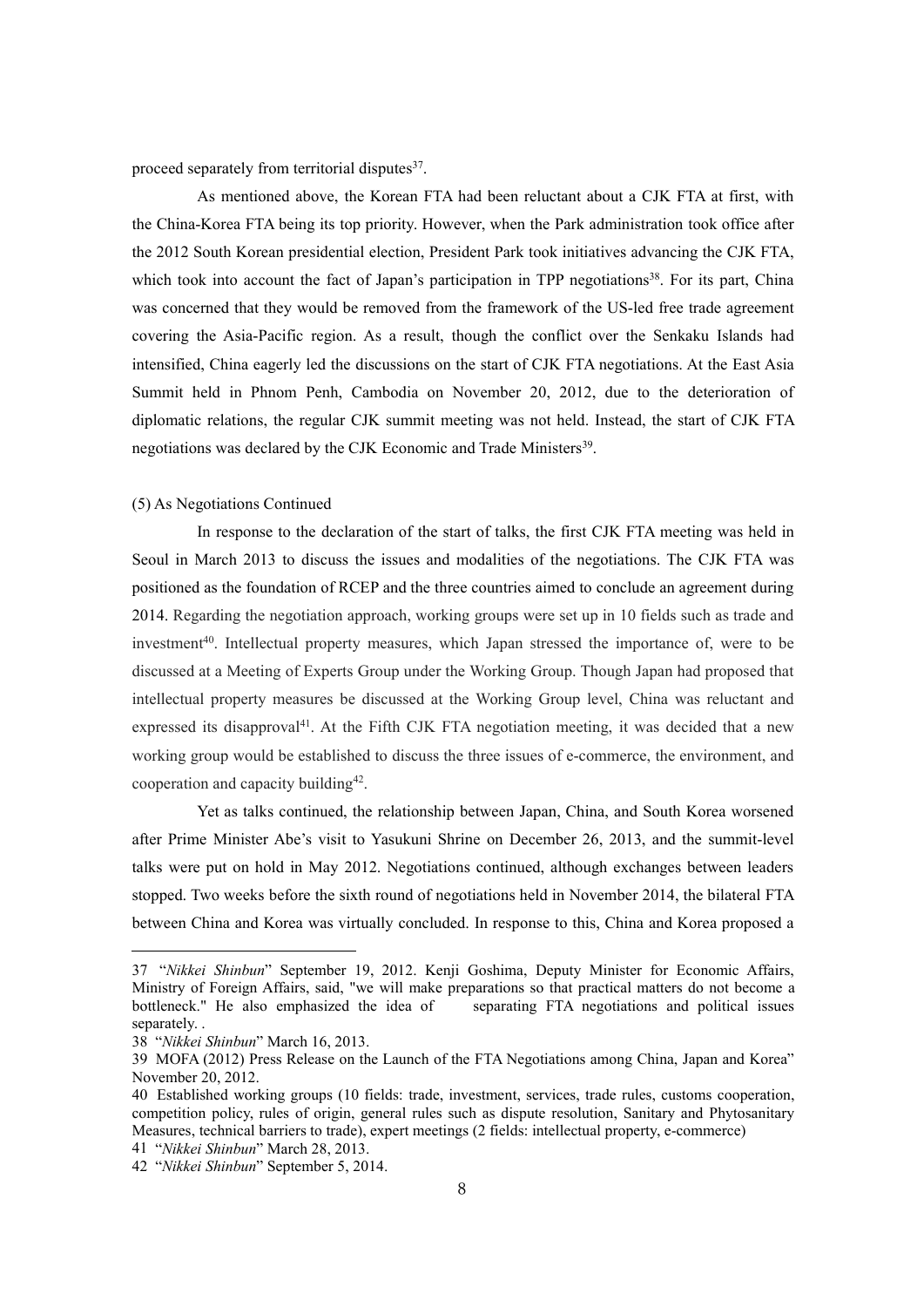target liberalization rate to Japan based on the agreement between the two countries. However, the quality of the China-Korea FTA was very weak; it promised to eliminate tariffs on about 90% of items over 20 years and there were few mentions of specific items. For these reasons, Japan rejected the proposal from China and Korea because the standards were too low, and as a result, the target-setting of the liberalization rate was postponed. As mentioned above, it was confirmed that diplomatic and economic issues should be dealt with separately among the three countries, but it was considered difficult to conclude the negotiation within 2014, which was the original goal<sup>[43](#page-8-0)</sup>. .

Under these circumstances, TPP negotiations were largely agreed upon on October 5, 2015 in Atlanta, Georgia, in the United States. The conclusion of the TPP reminded the leaders of CJK of

the importance of economic partnerships again, and provided an opportunity to hold a summit meeting for the first time in three and a half years [44](#page-8-1) . The Annex of the Summit Declaration included the text that CJK FTA should aim for a high level of liberalization like TPP and have strict intellectual property protection measures. In addition, the three leaders agreed to promote cooperation in areas such as electronic commerce, technological innovation, and facilitation of corporate activities.

In the midst of slow progress in the CJK FTA negotiations, President Donald Trump, who took office as President of the United States on January 20, 2017, insisted upon a policy of "America first" in his inauguration speech, and at the same time he instituted drastic changes in economic and foreign policy [45](#page-8-2) . Immediately after taking office, President Trump announced that he would withdraw from the TPP and instructed the US Trade Representative (USTR) to shift its trade policy to bilateral-based negotiations [46](#page-8-3) . In March 2018, U.S.-China trade frictions escalated after the announcement of the enforcement of sanctions against China based on Article 301 of the US Trade Law. It had reached the sphere of economic war as symbolized by a tariff increase battle between the two countries.

Meanwhile, Prime Minister Li Keqiang announced that he would promote cooperation with neighboring countries and advance the conclusion of the CJK FTA amid the rise of protectionism. He said he was prepared to strengthen relations with Japan and South Korea and avoid the siege of China while the relations with the United States deteriorated [47](#page-8-4) . However, in recent years, Japan and South Korea had had problems regarding export control, and also Japan and China had had problems regarding the next-generation 5G communication standard. Under such circumstances, in December 2019, at the CJK summit meeting held in Chengdu, China, participants

<span id="page-8-0"></span><sup>43</sup> "*Nikkei Shinbun*" January 30, 2014.

<span id="page-8-1"></span><sup>44</sup> "*Nikkei Shinbun*" October 31,2015.

<span id="page-8-2"></span><sup>45</sup> White House (2017a) "The Inaugural Address, Remarks of President Donald J. Trump – As Prepared for Delivery" January 20, 2017.

<span id="page-8-3"></span><sup>46</sup> White House (2017b) "Presidential Memoranda, Presidential Memorandum Regarding Withdrawal of the United States from the Trans-Pacific Partnership Negotiations and Agreement" January 23, 2017.

<span id="page-8-4"></span><sup>47</sup> "*Nikkei Shinbun*" March 15, 2019.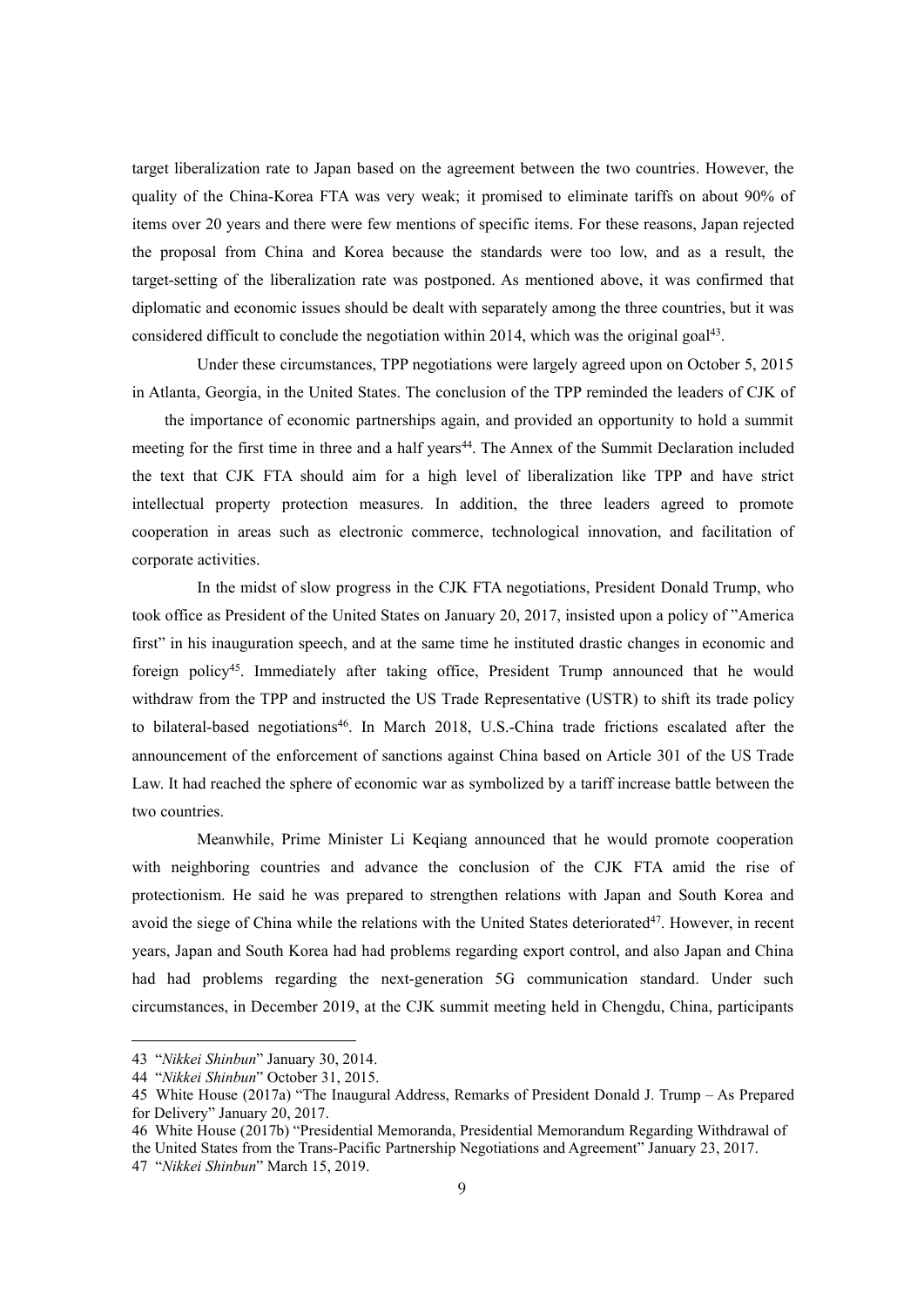agreed to accelerate the CJK FTA negotiations; however, there are still many issues surrounding Japan, China, and South Korea's deepening cooperation.

After all, ever since the CJK FTA negotiations were initiated, there have been 16 negotiations, and an agreement has remained elusive. Not only have they not reached an agreement in areas such as market access and intellectual property measures, which were initially considered difficult, but negotiations in areas that were thought to be simple, such as electronic commerce, have also been strained.

#### 3. Background of the Promotion and Stagnation of CJK FTA Negotiations

The CJK FTA negotiations took a considerable amount of time before being launched, and they have faced the prospect of having no conclusion even after the negotiations began. Though the three countries have been facing major challenges in diplomatic relations, they have been gradually advancing the CJK negotiations. In this section, I will try to examine the reason behind the promotion and stalling of the CJK FTA negotiations.

# 1) Background of the Promotion of CJK FTA Negotiations

Analyses have determined that the factors of economic crisis and competitive regionalism were the triggers behind the progress of cooperation in CJK and FTA. First, in general, economic crises are often described as a trigger for initiating FTAs. Agawal pointed out that the momentum for new trade agreements came from shocks (structural changes) such as the economic crisis<sup>[48](#page-9-0)</sup>. For this reason, it was considered that economic crises were the factors that promoted CJK cooperation and FTAs by the three countries. For example, as the momentum of regional economic integration in East Asia increased following the Asian financial crisis that occurred in 1997, the intra-regional trade ratio increased in East Asia, and the countries in the region actively concluded FTAs [49](#page-9-1) . The structural changes in the economic and political system after the Asian financial crisis contributed to changes in awareness and the diffusion of new policy ideas [50](#page-9-2) . Higgott said the background for the rapid rise in FTAs in East Asia was closely related to the decline of US economic hegemony in the region [51](#page-9-3) . Especially in the wake of the Asian financial crisis, the United States did not exert any initiative, and as a result, East Asian countries turned to bilateral FTAs to secure preferential access

<span id="page-9-2"></span><span id="page-9-1"></span>49 Mamoru Nagano (2003) "Inter-Regional and Intra-Regional Trade in East Asia: Recent Developments and Aggregate Bilateral Trade Elasticities" Journal of Economic Integration, 18-1, pp. 105-125. 50 Acharya, Amitav (2000) "The Quest for Identity: International Relations of Southeast Asia," Oxford University Press.; Higgott, Richard A. (2007) "The Theory and Practice of Regionalism in East Asia: Peter Katzenstein's Value Added," Journal of East Asian Studies, Vol.7, No.3.

<span id="page-9-0"></span><sup>48</sup> Vinod Aggarwal and Shujiro Urata ed., (2006) "Bilateral Trade Agreements in the Asia-Pacific: Origins, Evolution, and Implications" Routledge, p.3.

<span id="page-9-3"></span><sup>51</sup> Higgott, Richard A. (2004) "US Foreign Policy and the Securitization of Economic Globalization," International Politics, Vol.41.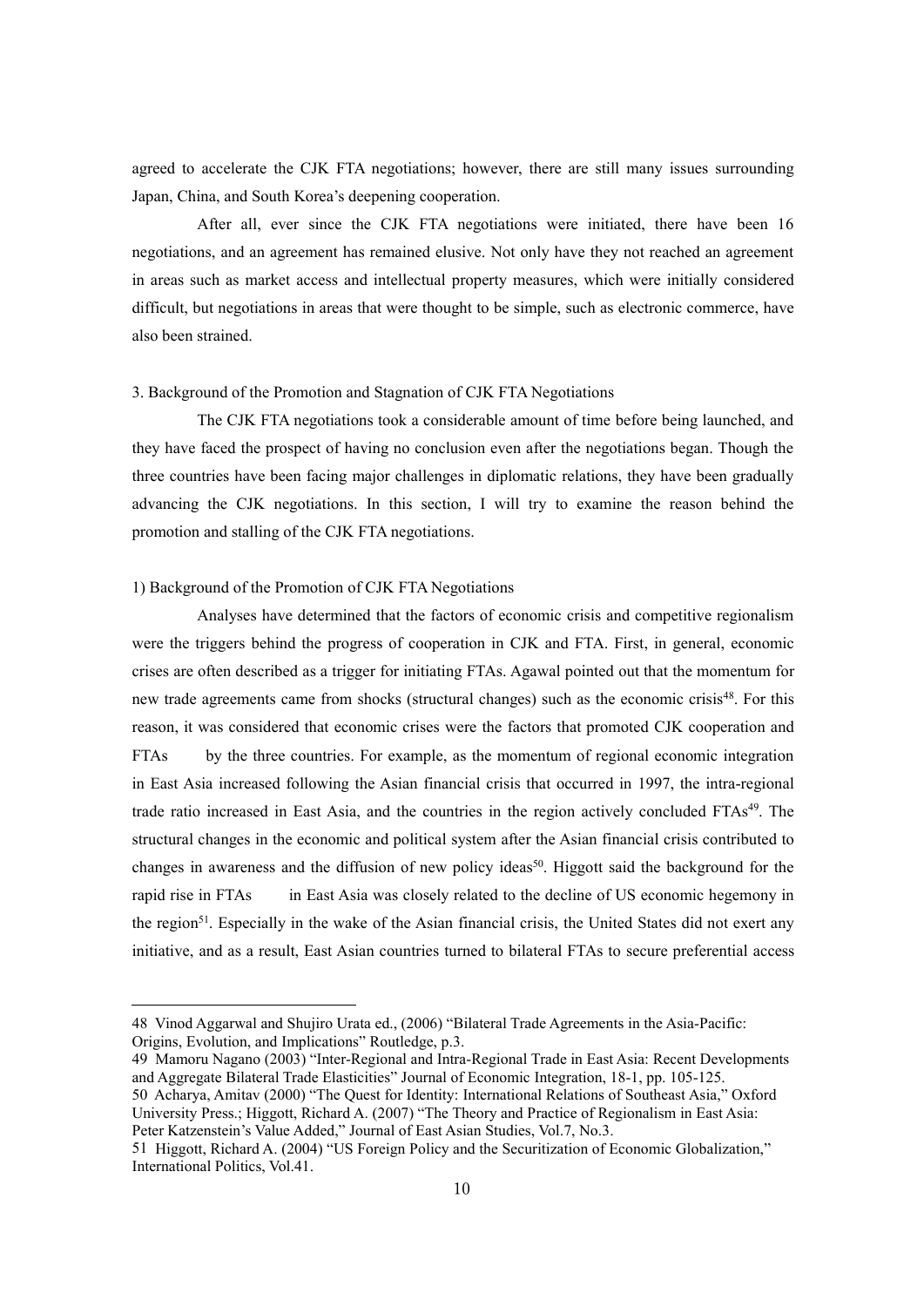and create a more diversified export market<sup>[52](#page-10-0)</sup>. CJK FTA negotiations were sought under similar circumstances, but once the Asian financial crisis subsided, the momentum slowed down. Yoshimatsu considers that the global financial crisis that occurred in 2008 as well as the Asian financial crisis, also increased CJK's economic interdependence [53](#page-10-1) . However, at the end of the 2000s, an FTA network centered on ASEAN was constructed, and interest in the realization of mega-FTAs

throughout East Asia began in earnest. Because there were differences in the way of thinking among the countries in the region including Japan and China, the movement to advance an FTA in East Asia slowed [54](#page-10-2) . Certainly, with an economic crisis such as the Asian financial crisis and the global financial crisis, the cooperation of the three countries by CJK was greatly promoted; however, as Zhang argued, it stagnated once the crisis was over [55](#page-10-3) .

The promotion of CJK cooperation and FTAs was also affected by the competitive regionalism factor. For example, as Japan showed its interest in participating in the TPP negotiations, China and South Korea took a positive stance toward the CJK FTA negotiation [56](#page-10-4)s. China was shocked at the time; not only because Japan moved forward to participate in the TPP negotiations, but also by South Korea ratifying an FTA with the United States, because China wanted to remove the influence of the United States while preventing China's isolation from the Asia-Pacific region. The reason why Japan did turn to TPP was because of competition with Korea, which had already concluded FTAs with the US and EU. South Korea had also completed a joint study on the China-Korea FTA in 2010, and started negotiations for a China-Korea FTA. Japan increasingly worried about a situation where Japan was left behind as South Korea prioritized the China-Korea FTA over the CJK FTA. As a result, it is argued that the China-Korea FTA acted as the CJK FTA's stepping stone [57](#page-10-5) . In this way, with the CJK FTA functioning as a competitive regionalism factor, Japan and South Korea wanted to avoid the negative effects of the trade diversion. In addition, it can be considered that it was a foreign policy goal of China to minimize the influence of the United States in the Asia-Pacific region.

# (2) Background of the Stagnation of CJK FTA Negotiations

Needless to say, the diplomatic factors surrounding Japan, China, and South Korea have

<span id="page-10-0"></span><sup>52</sup> Aggarwal, Vinod K. and Koo, Min Gyo (2009) "Economic and Security Institution Building in Northeast Asia: An Analytical Overview," Springer Verlag.

<span id="page-10-1"></span><sup>53</sup> Hidetaka Yoshimatsu (2016) "Critical Junctures and Institution-building: Regional Cooperation on Free Trade and Food Security in East Asia" Pacific Review, 29-5, pp. 693-715.

<span id="page-10-2"></span><sup>54</sup> Junichi Sugawara (2012) "Regional Economic Integration in the Asia-Pacific Region and Japanese Strategy" Journal of Mizuho Research Institute 2012, II, pp. 1-22.

<span id="page-10-3"></span><sup>55</sup> Muhui Zhang (2019) "The China-Japan-Korea Trilateral Free Trade Agreement: Why Did Trade Negotiations Stall?" Pacific Focus, 34-2, pp. 204-229.

<span id="page-10-4"></span><sup>56</sup> "*Nikkei Shinbun*" December 11, 2011.

<span id="page-10-5"></span><sup>57</sup> Yang Li, Weijie Feng and Yanxi Huang (2013) "The Potential of China-Japan-South Korea Free Trade Agreement" East Asia, 30-3, pp. 199-216.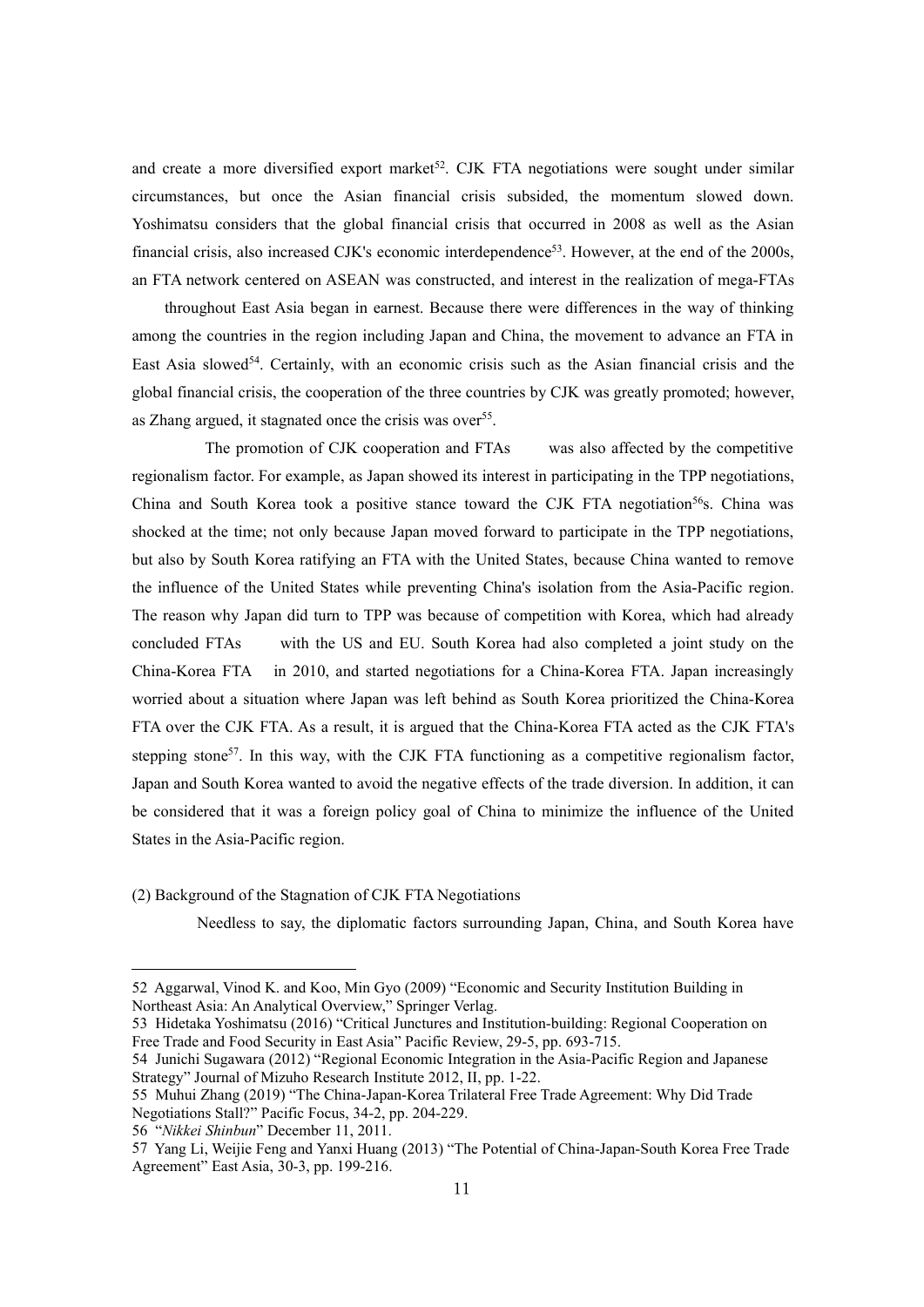affected the stagnation of cooperation. For example, Prime Minister Abe's visit to Yasukuni Shrine in 2013 worsened the relationship between Japan and China, and Japan and South Korea, which made difficult to find an opportunity to hold a summit meeting. However, even in such an environment, the negotiator in charge of CJK FTA thought that political confrontation and trade negotiations were different, and that negotiations should proceed as planned<sup>[58](#page-11-0)</sup>. So even as the diplomatic relations between the three countries deteriorated, negotiations did not stop. In this section, I would like to analyze what the causes that influenced the stall of CJK FTA negotiations were other than diplomatic factors.

First, it is thought that the decrease in economic interdependence between Japan and China or between Japan and South Korea became a factor which led to stalled CJK FTA negotiations. In recent years, Japanese companies have been aggressively expanding overseas to promote procurement of parts and materials in local markets, which has reduced trade between Japan and China or Korea Because of this, the value of China's trade with South Korea exceeded that of Japan with China. Moreover, because China itself has been globalized in recent years, intra-regional trade with East Asia has declined, and FDI by Japan in China has also declined [59](#page-11-1) . As a result, as mentioned above, not only has Korea prioritized the China-Korea FTA over the CJK FTA, China has done the same<sup>[60](#page-11-2)</sup>. .

Second, domestic political factors negatively affected negotiations. In each country, there are items that cannot be compromised. For example, 70% of goods sent to China are subject to tariffs, but even though reducing tariffs in China would be beneficial to Japanese export industries, China is unlikely to oblige. On the other hand, for Japan and South Korea, cheap agricultural products imported from China could damage domestic agriculture. In order for Japan to limit the impact of imports of agricultural products from China and South Korea on domestic farmers, domestic actors lobbied strongly in opposition to CJK FTA negotiations [61](#page-11-3) . In addition, the liberalization of imports of textile products, consumer goods, electrical and electronic equipment from China, and the liberalization of imports of machinery and electrical and electronic equipment from Japan have become sensitive issues in South Korea. Since South Korea has a large trade deficit with Japan, and also imposes 60% tariffs on high-tech products and automobile parts from Japan, South Korea was concerned that the elimination of tariffs would further increase the gap. Furthermore, while Japan wanted ahigh-quality and standardized FTA including intellectual property measures, China was reluctant to agree to this because China believed that carrying out domestic reforms is difficult. Signing a CJK FTA would create competition and put great pressure on

<span id="page-11-0"></span><sup>58</sup> "*Nikkei Shinbun*" January 30, 2014.

<span id="page-11-1"></span><sup>59</sup> Kan Kimura (2014) "Northeast Asian Trilateral Cooperation in the Globalizing World: How to Reestablish the Mutual Importance" Journal of International Cooperation Studies, 21-2/3, pp. 41-61. 60 "*Nikkei Shinbun*" January 4, 2014.

<span id="page-11-3"></span><span id="page-11-2"></span><sup>61</sup> Miura (2020)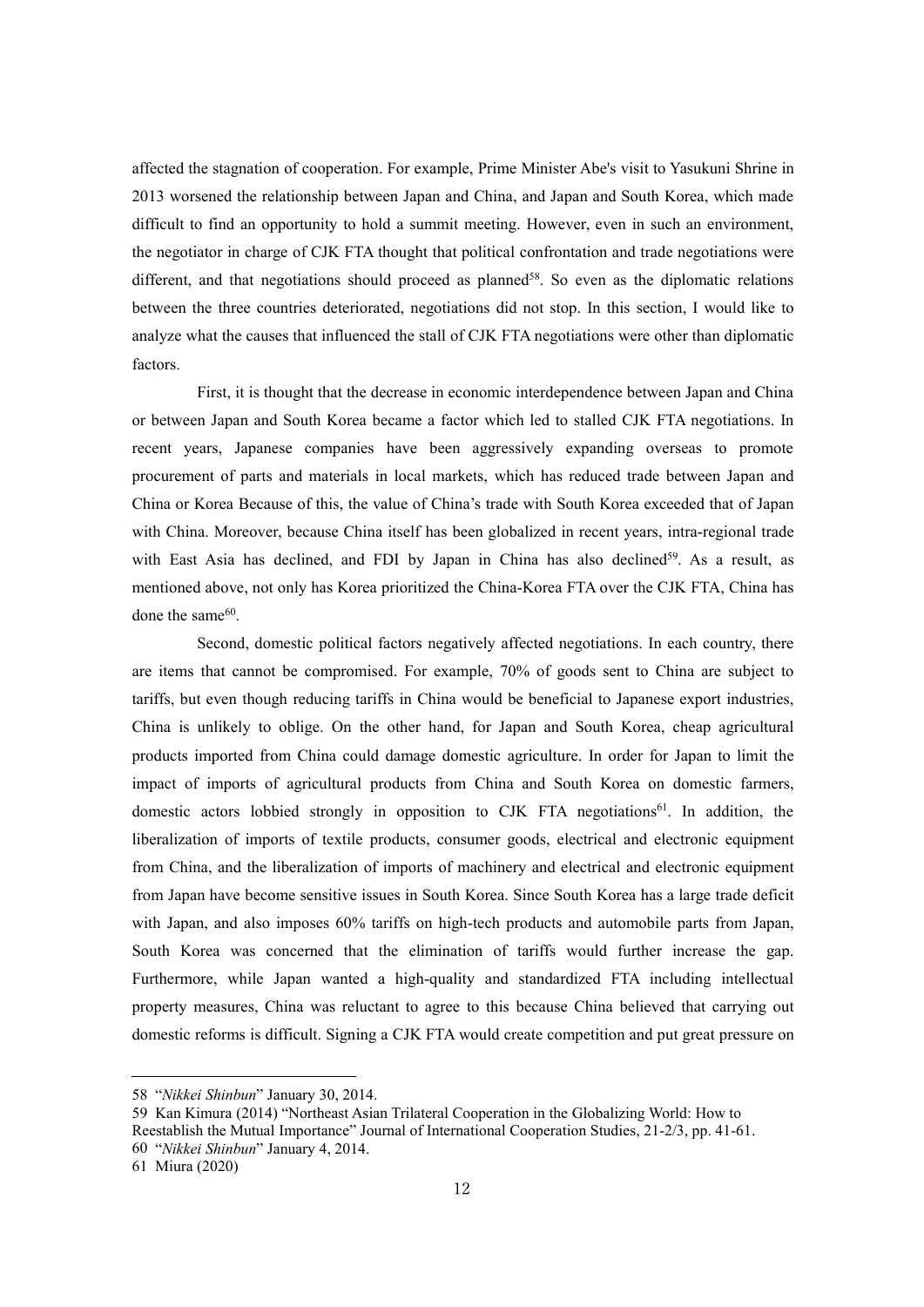Chinese companies, not only in manufacturing industries such as petroleum, chemicals, automobiles, machinery and electronic equipment, steel, and shipbuilding, but also in the service industries such as finance, telecommunications, and construction. In this way, it can be considered that CJK's FTA negotiations stalled due to domestic political factors in each country.

Third, the prioritization of CJK FTA in each country has declined. As mentioned earlier, Japan was hesitant to initiate CJK FTA negotiations at first due to opposition from domestic actors such as agricultural groups. Despite this, Japan joined the CJK FTA negotiations because there were growing concerns that Japan would be left behind as the China-Korea FTA concluded. At the same time, Japan prioritized TPP over a CJK FTA. South Korea for its part has been reluctant from the beginning of FTA negotiations involving Japan, and as a result, it can be said that South Korea prioritized bilateral FTA negotiations with China. China hoped that CJK FTA would bring larger markets and more advanced technologies from Japan and South Korea<sup>[62](#page-12-0)</sup>. Since the Chinese economy has slowed down and has entered into the so-called "new normal" in recent years, China sought domestic industrial and economic reforms through CJK FTA.

However, Zhang argues that China has lost its interest in CJK FTA for two reasons<sup>[63](#page-12-1)</sup>. First, CJK FTA was aiming for a high quality and standardized FTA led by Japan. At the CJK summit held in November 2015, Japan successfully included the phrase "comprehensive and high level" in the CJK FTA with a nod to the high liberalization level of TPP. Japan actively promoted the inclusion of this phrase, but since China strove to avoid such a high level of liberalization to reduce negative impacts on domestic industry, it was difficult for them to accept Japan's demand. For example, the tariff elimination rate of the China-Korea FTA was about 90%, which was a looser standard than the TPP. At the China-Korea summit meeting held in October 2015, China's Prime Minister Lee Keqiang proposed that the China-Korea FTA should be the model of a CJK FTA or RCEP rather than the  $TPP^{64}$  $TPP^{64}$  $TPP^{64}$ .

.Secondly, China has become reluctant to advance the CJK FTA because China's interests have shifted from CJK FTA to RCEP. RCEP, which includes a number of developing countries in South East Asia and is considered to have a lower standard than CJK FTA, is likely to conclude sooner than CJK FTA. Since CJK sought for high standards as mentioned above, China prefers RCEP to a CJK FTA. In addition, the Belt and Road Initiative (BRI) that China has newly advocated is "looking to the West and South" rather than "looking to the East" and places a higher priority on ASEAN countries than Japan and Korea. For these reasons it seemed that China's interest in CJK FTA had declined, however, the condition in China has changed in recent years, especially after the Trump administration in the United States announced that it would impose sanctions on China under Article 301 of the US Trade Law in March 2018, which caused trade friction between

<span id="page-12-0"></span><sup>62</sup> Zhang (2019) p.220.

<span id="page-12-1"></span><sup>63</sup> Zhang (2019) p.220.

<span id="page-12-2"></span><sup>64</sup> "*Nikkei Shinbun*" November 2, 2015.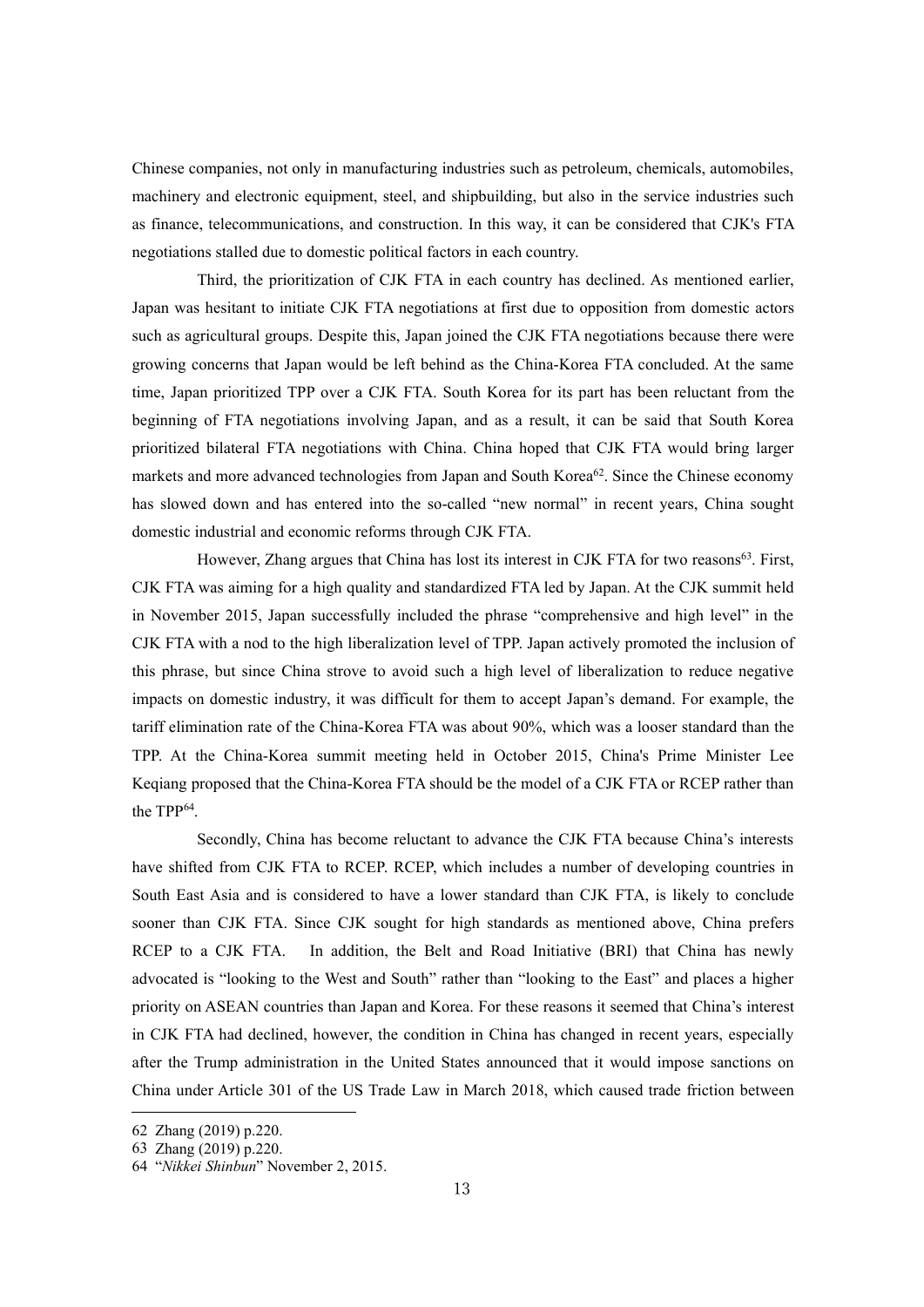the United States and China. Under such circumstances, Prime Minister Li Keqiang emphasized cooperation with neighboring countries, especially Japan and South Korea, and promoted the conclusion of the CJK FTA in order to avoid restraints from the United States [65](#page-13-0) .

# (3) The Strategic Significance of CJK FTA for Japan

As described above, CJK FTA has many diplomatic and economic issues, but it is of great strategic importance for Japan to realize a high-level CJK FTA at an early stage. Kuno points out three reasons why CJK FTA is significant for Japan [66](#page-13-1) . First, the CJK FTA will help upgrade the production network in East Asia. Second, with the enforcement of the China-Korea FTA, improving access to the Chinese market has become an urgent matter for Japanese industries. Third, the realization of high-level economic integration by CJK is essential for achieving an ambitious level of integration in the RCEP and the Asia-Pacific Free Trade Area (FTAAP). In particular, the standards of RCEP with developing countries in ASEAN is likely to be kept lower than that of the TPP, and it is important that CJK FTA takes the initiative to aim for a high-quality FTA.

In recent years, not only in the United States but also in Japan and Europe, market-distorting measures such as industrial subsidies and state-owned enterprises and mandatory technology transfer policies by third-party countries like China have become a problem. To deal with those issues, Japan's Minister of Economy, Trade and Industry Hironari Seko proposed a Trilateral Trade Ministers' Meeting by the Ministers for Trade in Japan, the United States and the EU. On December 12, 2017, the first meeting was held to jointly deal with these market-distorting measures on the occasion of the 11th WTO Ministerial Meeting [67](#page-13-2) .

The agenda of the trilateral trade ministers' meeting includes non-market-oriented policies and practices by third countries, such as industrial subsidies, state-owned enterprises, forced technology transfer policies, WTO reforms, digital trade and e-commerce. The specific name of the third country was not mentioned, but it was clearly targeting China. Although Japan, the US, and Europe have different views toward these market-distorting measures, all three have been jointly urging China to improve market-distorting measures through international forums such as the OECD, G7, and G20, as well as the Trilateral Trade Ministers' Meeting. It may be possible that CJK FTA also can take that role. However, one of the most conflict-causing issues in the current CJK FTA negotiations is the treatment of e-commerce.

4. The Formation of an E-Commerce Rule

<span id="page-13-0"></span><sup>65</sup> "*Nikkei Shinbun*" March 15, 2019.

<span id="page-13-1"></span><sup>66</sup> Arata Kuno (2016) "Reexamination of strategic importance of CJK FTA negotiations" Journal of International Trade and Investment, Winter 2016/No.106.

<span id="page-13-2"></span><sup>67</sup> METI (2017) "Joint Statement of the Trilateral Meeting of the Trade Ministers ofJapan, the United States and the European Union" December 12, 2017.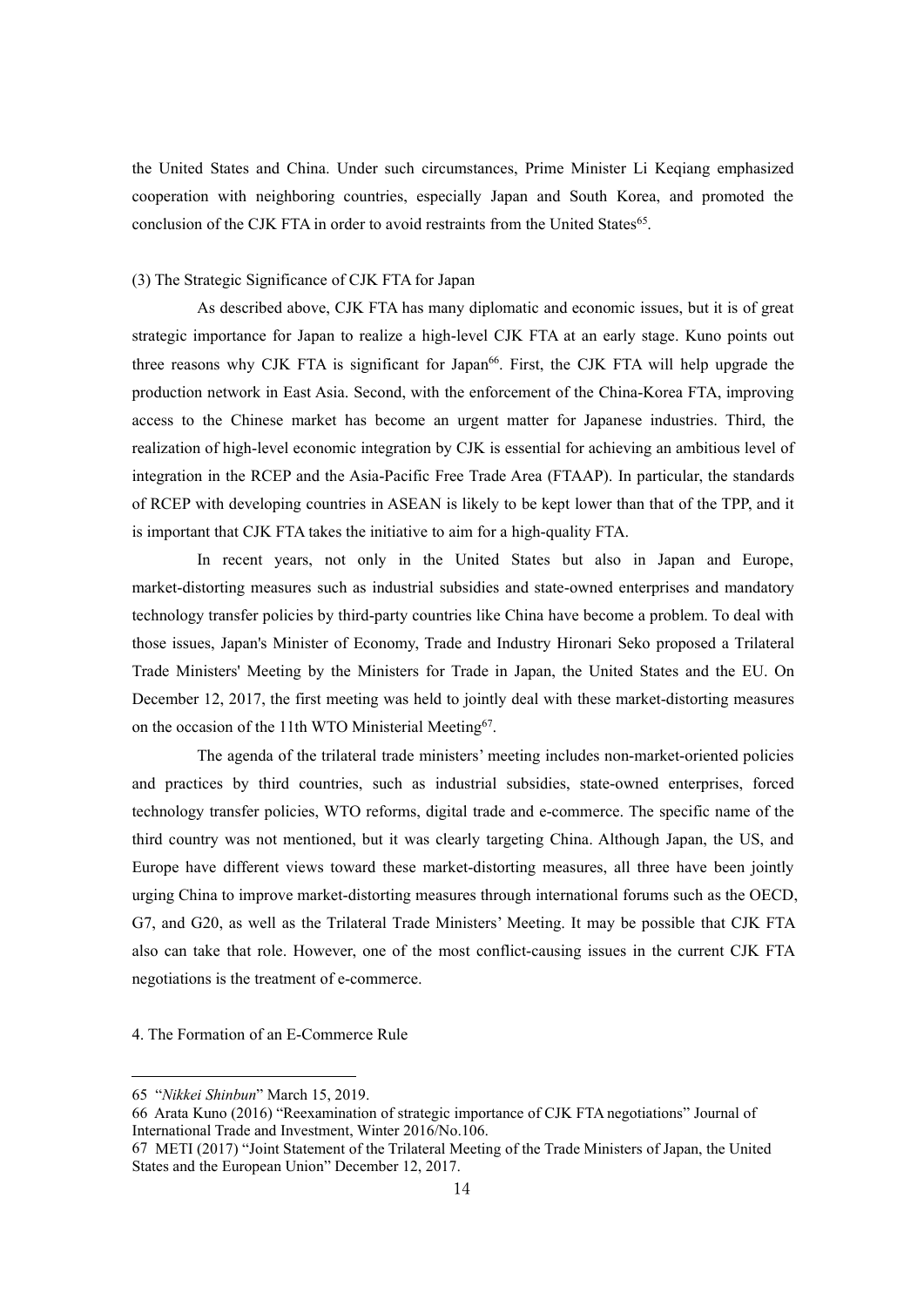Since the adoption of the "Declaration on Global Electronic Commerce" at the WTO Second Ministerial Meeting held in May 1998, the WTO, OECD, UNCITRAL, and APEC have discussed the legal disciplines or regulatory frameworks for e-commerce [68](#page-14-0) . Although the formation of a multilateral framework has not yet been concluded, the Australia-Singapore FTA, which was signed in 2003, established the e-commerce chapter for the first time. Since then, regulations focusing on e-commerce have been incorporated into FTAs in each country. The EPA signed by Japan also includes an e-commerce chapter, starting with Japan-Switzerland EPA, Japan-Australia EPA, Japan-Mongolia EPA, CTPP and Japan-EU EPA. In CPTPP, it clearly mentioned the three new perspectives of e-commerce as follows: "protecting the free flow of information across borders," "preventing governments of CPTPP member countries from requiring the use of local servers for data storage," and "preventing governments of CPTPP member countries from demanding access to an enterprise's software source codes."

Considering the importance and economic value of e-commerce in the CJK FTA negotiations, at the 11th CJK Economic and Trade Ministers' Meeting held in October 2016, three countries decided to launch the Trilateral Working Group Meeting for the Joint Study "Trilateral Cooperation on E-Commerce" and a Trilateral Countries Secretariat (TCS) has been appointed as the coordinator of this research project<sup>[69](#page-14-1)</sup>. The joint study was intended to contribute to the creation of a digital single market for the entire region. Initially, the discussion on e-commerce appeared it would lead to easy agreement among the three countries, but in recent years, because China introduced a number of data protectionism measurements, Japan has demanded the formation of stricter e-commerce rules in CJK FTA, which discourages China from being involved.

In December 2017, 71 of the 164 WTO member countries and regions issued a joint statement on e-commerce at the WTO 11th Ministerial Meeting held in Buenos Aires, Argentina. In this statement, the participating countries agreed to start joint exploratory work towards future WTO negotiations on the trade-related aspects of e-commerce<sup>[70](#page-14-2)</sup>. WTO member countries that did not sign this statement also participated and discussions based on this began in March 2018 toward the formulation of rules on e-commerce. At the informal meeting of Ministers on the WTO e-commerce initiative at the margins of the World Economic Forum Annual Meeting in Davos, Switzerland in January 2019, a joint statement saying "commencing WTO negotiations on e-commerce is a significant step towards updating international trade rules in line with how modern business is done" was announced. Since then, negotiations have begun in earnest, and 78 countries and regions are currently participating<sup>[71](#page-14-3)</sup>. .

<span id="page-14-0"></span><sup>68</sup> WTO (1998) "The Geneva Ministerial Declaration on global electronic commerce"

WT/MIN(98)/DEC/2, May 25, 1998.

<span id="page-14-1"></span><sup>69</sup> METI (2016) "The Eleventh Japan-China-ROK Economic and Trade Ministers' Meeting" October 31,2016.

<span id="page-14-2"></span><sup>70</sup> WTO (2017) "Joint Statement on Electronic Commerce" WT/MIN(17)/60, 13 December, 2017.

<span id="page-14-3"></span><sup>71</sup> METI (2019) "Joint Statement on Electronic Commerce" January 25,2019.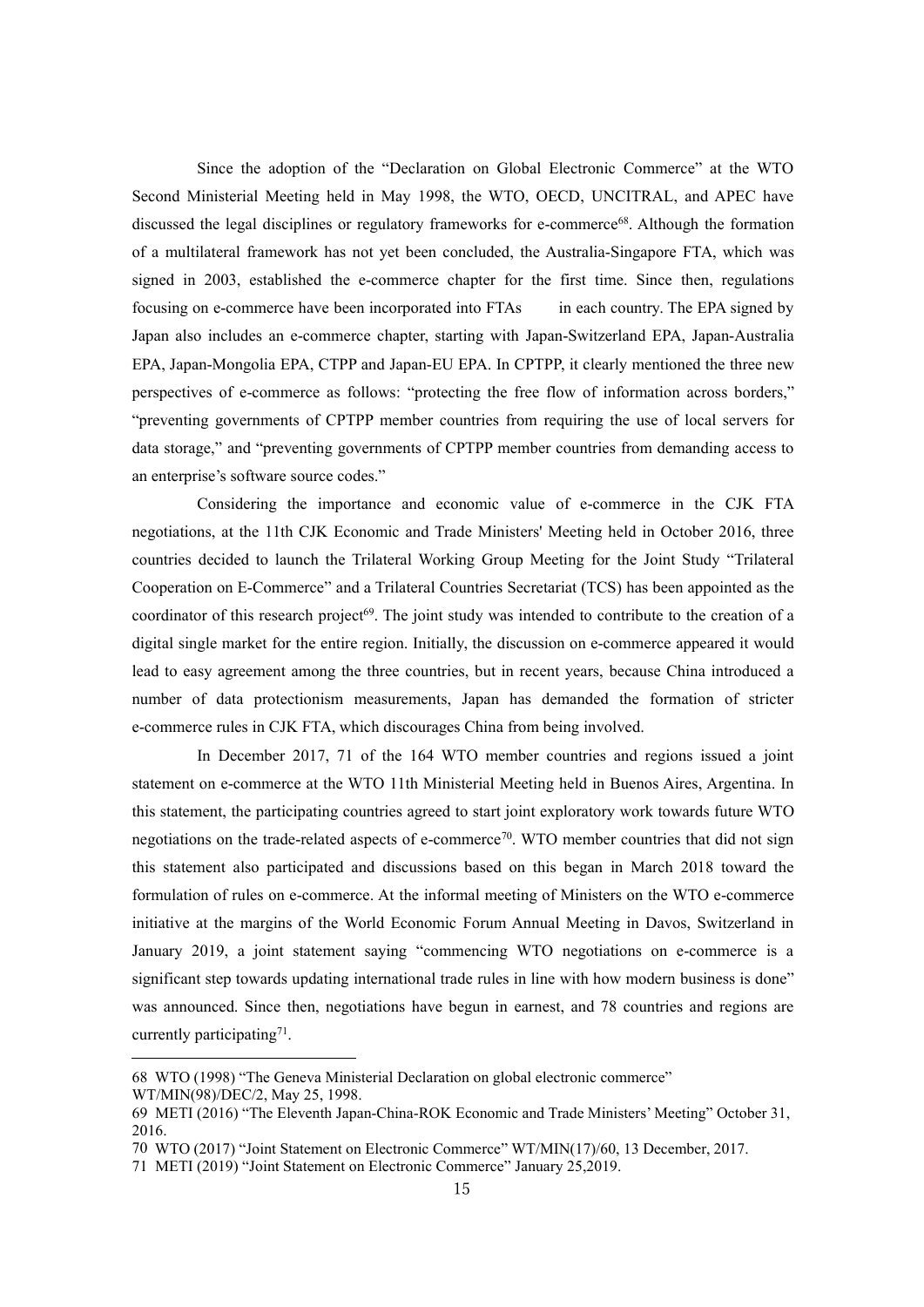In June 2019, at the G20 Summit, which was the first summit chaired by Japan and held during the US-China trade conflict, an agreement was reached to start the "Osaka Track<sup>[72](#page-15-0)</sup>." The "Osaka Track" is a process of developing international rules concerning the digital economy, especially movement of data and e-commerce. At the World Economic Forum Annual Meeting on January 23, 2019, Prime Minister Abe announced the launch of the "Osaka Track" at the G20 Summit and advocated the concept of "DFFT (Data Free Flow with Trust)<sup>[73](#page-15-1)</sup>." The DFFT is a commitment for achieving free flow of data while ensuring trust in privacy and security. The movement called "data protectionism" has been expanding mainly in emerging countries such as China, and there has been a large gap between the G20 member countries regarding the rules of es-commerce and free flow of data.

The data protectionism advanced by China was the reason why Japan called for the formation of international rules for data flow. With the rapid growth of e-commerce and electronic payments, a huge amount of data is accumulating in China, and with regard to its use, China enforced the Cybersecurity Law in June 2017 and strengthened its own data regulations. In China, there are restrictions on cross-border transfer of data necessary for business (personal information or important data). China is also enacting a new law called the Data Security Law. Based on this new law, penalties can be imposed if the state monitors data collection and determines that it compromises national security.

In South Korea, in order to prevent cross-border personal information moving overseas, as a general rule, individuals must be informed of certain purposes and items regarding the use of personal information and consent must be obtained. The EU began enforcing the General Data Protection Regulation (GDPR) in May 2018 with the aim of strengthening the protection of personal information. Already, developed countries such as the United States, Japan, Canada, and New Zealand have been recognized by Europe as countries with sufficient personal data protection standards, and personal data within the EU can be sent to those countries with a relatively simple procedure. On the other hand, it is difficult for China to be recognized by the EU as a country with the same level of personal information protection legislation as the GDPR. However, in July 2020, the Court of Justice of the European Union invalidated the EU-US information transfer rule called the Privacy Shield. The views between the US and EU are not fully unified. There is still a huge gap between the EU, which emphasizes individual privacy, and the United States, which allows active data utilization in both the public and private sectors.

Under these circumstances, the United States is proposing to the member countries in the Asia-Pacific Economic Cooperation (APEC) to review the Cross-Border Privacy Rule (CBPR). The United States seems to be aiming to make rules independent from the APEC framework and exclude

<span id="page-15-0"></span><sup>72</sup> MOFA (2019) "Osaka Declaration on Digital Economy" June 28, 2019.

<span id="page-15-1"></span><sup>73</sup> MOFA (2019) "Speech by Prime Minister Abe at the World Economic Forum Annual Meeting:

Toward a New Era of Hope-Driven Economy" January 23, 2019.